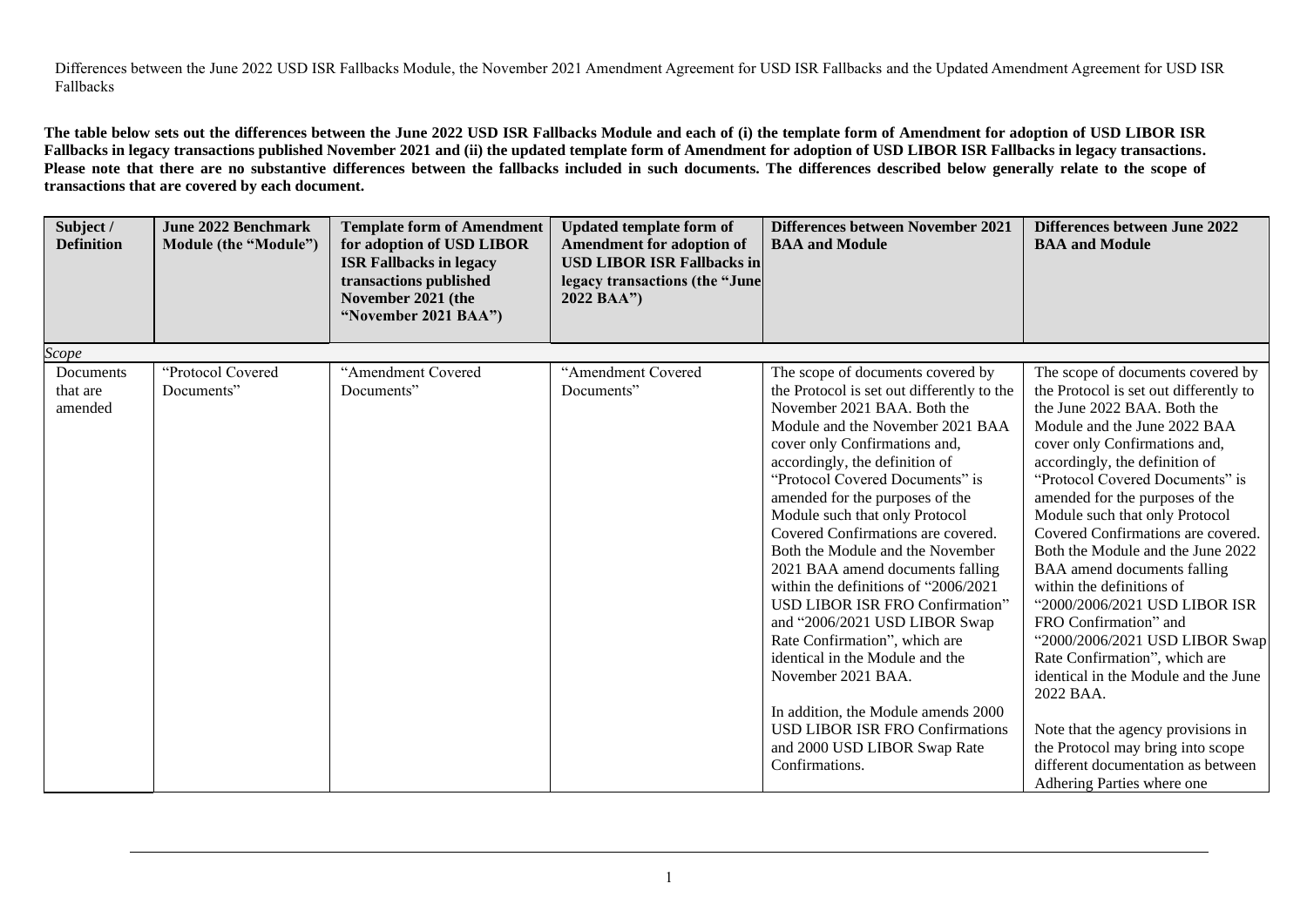|                                                                                                                           |                                                                                                                                                                                                                                                                                                                                         |                                      |                                                          | Note that the agency provisions in the<br>Protocol may bring into scope<br>different documentation as between<br>Adhering Parties where one Adhering<br>Party is acting as agent than would be<br>the case between such parties when<br>entering into the November 2021<br>BAA, which does not contain agency<br>provisions. | Adhering Party is acting as agent<br>than would be the case between such<br>parties when entering into the June<br>2022 BAA, which does not contain<br>agency provisions.                                                                                                                                                                                                                                                                                                                                                                                                                                                                                                                                                                                                                       |
|---------------------------------------------------------------------------------------------------------------------------|-----------------------------------------------------------------------------------------------------------------------------------------------------------------------------------------------------------------------------------------------------------------------------------------------------------------------------------------|--------------------------------------|----------------------------------------------------------|------------------------------------------------------------------------------------------------------------------------------------------------------------------------------------------------------------------------------------------------------------------------------------------------------------------------------|-------------------------------------------------------------------------------------------------------------------------------------------------------------------------------------------------------------------------------------------------------------------------------------------------------------------------------------------------------------------------------------------------------------------------------------------------------------------------------------------------------------------------------------------------------------------------------------------------------------------------------------------------------------------------------------------------------------------------------------------------------------------------------------------------|
| Definitional<br>booklets<br>covered                                                                                       | 2000 Definitions<br>2006 Definitions<br>2021 Definitions                                                                                                                                                                                                                                                                                | 2006 Definitions<br>2021 Definitions | 2000 Definitions<br>2006 Definitions<br>2021 Definitions | The Module covers the 2000<br>Definitions which are not covered by<br>the November 2021 BAA.                                                                                                                                                                                                                                 | The June 2022 BAA and the Module<br>cover the same ISDA definitional<br>booklets.                                                                                                                                                                                                                                                                                                                                                                                                                                                                                                                                                                                                                                                                                                               |
| References in<br>confirmations<br>to the USD<br>Swap Rate 'as<br>defined in' an<br><b>ISDA</b><br>definitional<br>booklet | The Module amends<br>confirmations that<br>reference the USD Swap<br>Rate 'as defined in' a<br>covered ISDA<br>definitional booklet<br>(identified in the row<br>immediately above) and<br>so brings into scope<br>Confirmations that<br>reference the USD Swap<br>Rate without fully<br>incorporating an ISDA<br>definitional booklet. | N/A                                  | Identical to the Module.                                 | The November 2021 BAA does not<br>amend confirmations that reference the<br>USD Swap Rate 'as defined in' a<br>covered ISDA definitional booklet.                                                                                                                                                                            | The Module and the June 2022 BAA<br>both amend confirmations that<br>reference the USD Swap Rate 'as<br>defined in' a covered set of ISDA<br>Definitions. Those references are<br>replaced with the equivalent Floating<br>Rate Option from Supplement 88 or<br>version 3.0 of the 2021 Definitions,<br>as applicable.<br>The Module makes these<br>amendments in paragraph 4, which<br>covers Protocol Covered Documents<br>that reference a Floating Rate Option<br>(such as "USD-ISDA-Swap Rate")<br>or the USD Swap Rate as 'defined<br>in' a covered ISDA definitional<br>booklet.<br>The June 2022 BAA makes these<br>amendments in each of the<br>definitions of "[2000][2006][2021]<br><b>USD LIBOR ISR FRO</b><br>Confirmation" and through relevant<br>updates to Annexes A, C and E. |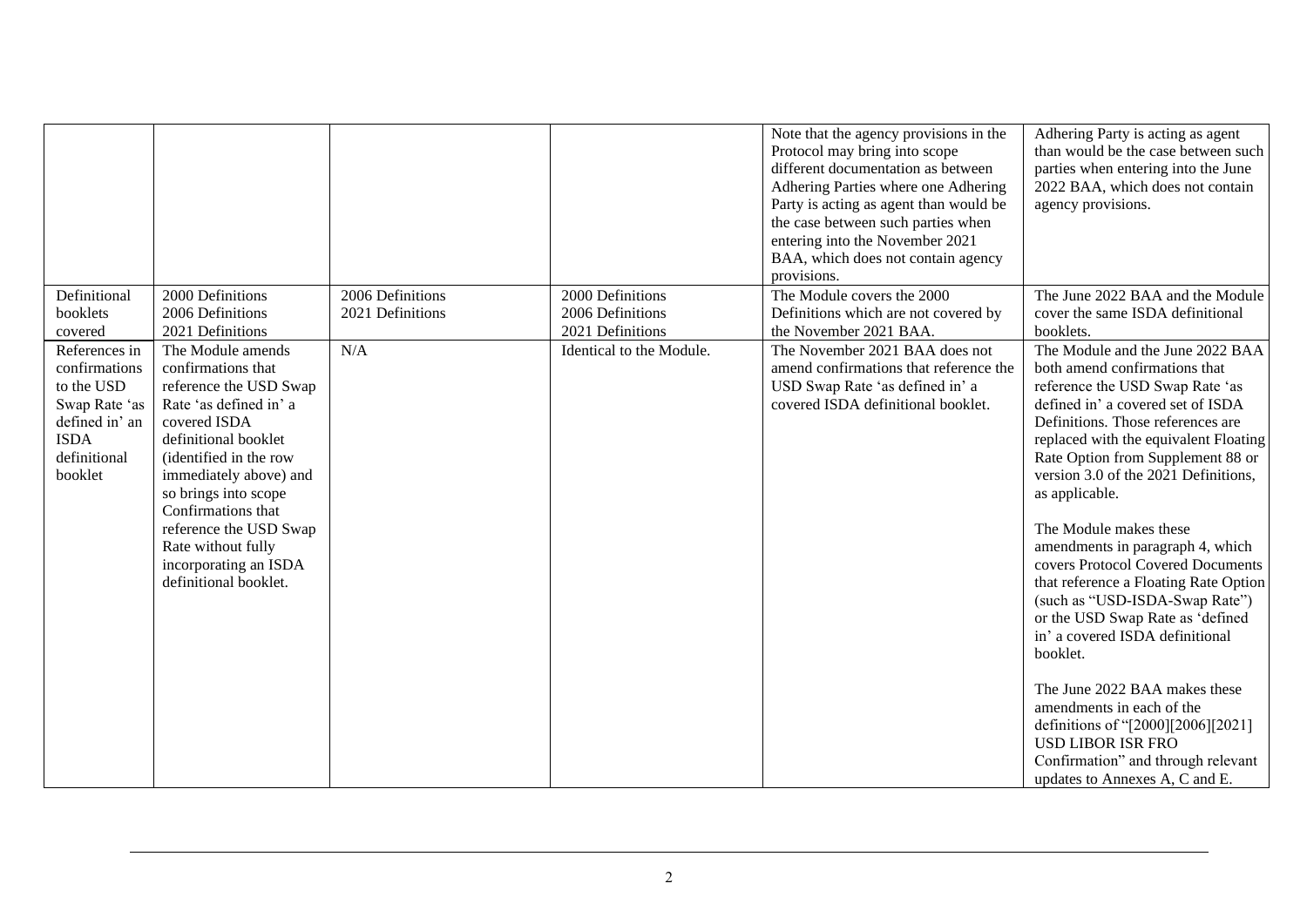| Generic                 | The Module amends                            | N/A | Identical to the Module. | The November 2021 BAA does not                                             | The Module and the June 2022 BAA                                  |
|-------------------------|----------------------------------------------|-----|--------------------------|----------------------------------------------------------------------------|-------------------------------------------------------------------|
| references to           | confirmations that                           |     |                          | amend confirmations that include a                                         | both amend confirmations that                                     |
| the USD Swap<br>Rate in | include a generic<br>reference to the USD    |     |                          | generic reference to the USD Swap<br>Rate and incorporate a covered ISDA   | include a generic reference to the                                |
| confirmations           |                                              |     |                          | definitional booklet.                                                      | USD Swap Rate and incorporate a<br>set of ISDA Definitions. Those |
| which                   | Swap Rate and                                |     |                          |                                                                            | references are replaced with the                                  |
| incorporate a           | incorporate an ISDA<br>definitional booklet. |     |                          |                                                                            | equivalent Floating Rate Option from                              |
| covered ISDA            |                                              |     |                          |                                                                            | Supplement 88 or version 3.0 of the                               |
| definitional            |                                              |     |                          |                                                                            | 2021 Definitions, as applicable.                                  |
| booklet                 |                                              |     |                          |                                                                            |                                                                   |
|                         |                                              |     |                          |                                                                            | The Module makes these                                            |
|                         |                                              |     |                          |                                                                            | amendments in paragraph 4, which                                  |
|                         |                                              |     |                          |                                                                            | covers Protocol Covered Documents                                 |
|                         |                                              |     |                          |                                                                            | which reference the USD Swap Rate                                 |
|                         |                                              |     |                          |                                                                            | and incorporate a set of ISDA                                     |
|                         |                                              |     |                          |                                                                            | Definitions.                                                      |
|                         |                                              |     |                          |                                                                            |                                                                   |
|                         |                                              |     |                          |                                                                            | The June 2022 BAA makes these                                     |
|                         |                                              |     |                          |                                                                            | amendments in each of the                                         |
|                         |                                              |     |                          |                                                                            | definitions of "[2000][2006][2021]                                |
|                         |                                              |     |                          |                                                                            | <b>USD LIBOR ISR FRO</b>                                          |
|                         |                                              |     |                          |                                                                            | Confirmation" and through relevant                                |
|                         |                                              |     |                          |                                                                            | updates to Annexes A, C and E.                                    |
| Generic                 | The Module amends                            | N/A | Identical to the Module. | The November 2021 BAA does not                                             | The Module and the June 2022 BAA                                  |
| references to           | confirmations that                           |     |                          | amend confirmations that include a                                         | both amend confirmations that                                     |
| the USD Swap<br>Rate in | include a generic<br>reference to the USD    |     |                          | generic reference to the USD Swap<br>Rate and do not incorporate a covered | include a generic reference to the<br>USD Swap Rate and do not    |
| confirmations           | Swap Rate and do not                         |     |                          | ISDA definitional booklet.                                                 | incorporate a covered ISDA                                        |
| which do not            | incorporate a covered                        |     |                          |                                                                            | definitional booklet.                                             |
| incorporate a           | ISDA definitional                            |     |                          |                                                                            |                                                                   |
| covered ISDA            | booklet.                                     |     |                          |                                                                            | The Module does so in paragraph 5,                                |
| definitional            |                                              |     |                          |                                                                            | which covers Protocol Covered                                     |
| booklet                 |                                              |     |                          |                                                                            | Documents which reference a                                       |
|                         |                                              |     |                          |                                                                            | Relevant Benchmark, howsoever                                     |
|                         |                                              |     |                          |                                                                            | defined, and which do not                                         |
|                         |                                              |     |                          |                                                                            | incorporate or reference a covered                                |
|                         |                                              |     |                          |                                                                            | ISDA definitional booklet. Paragraph                              |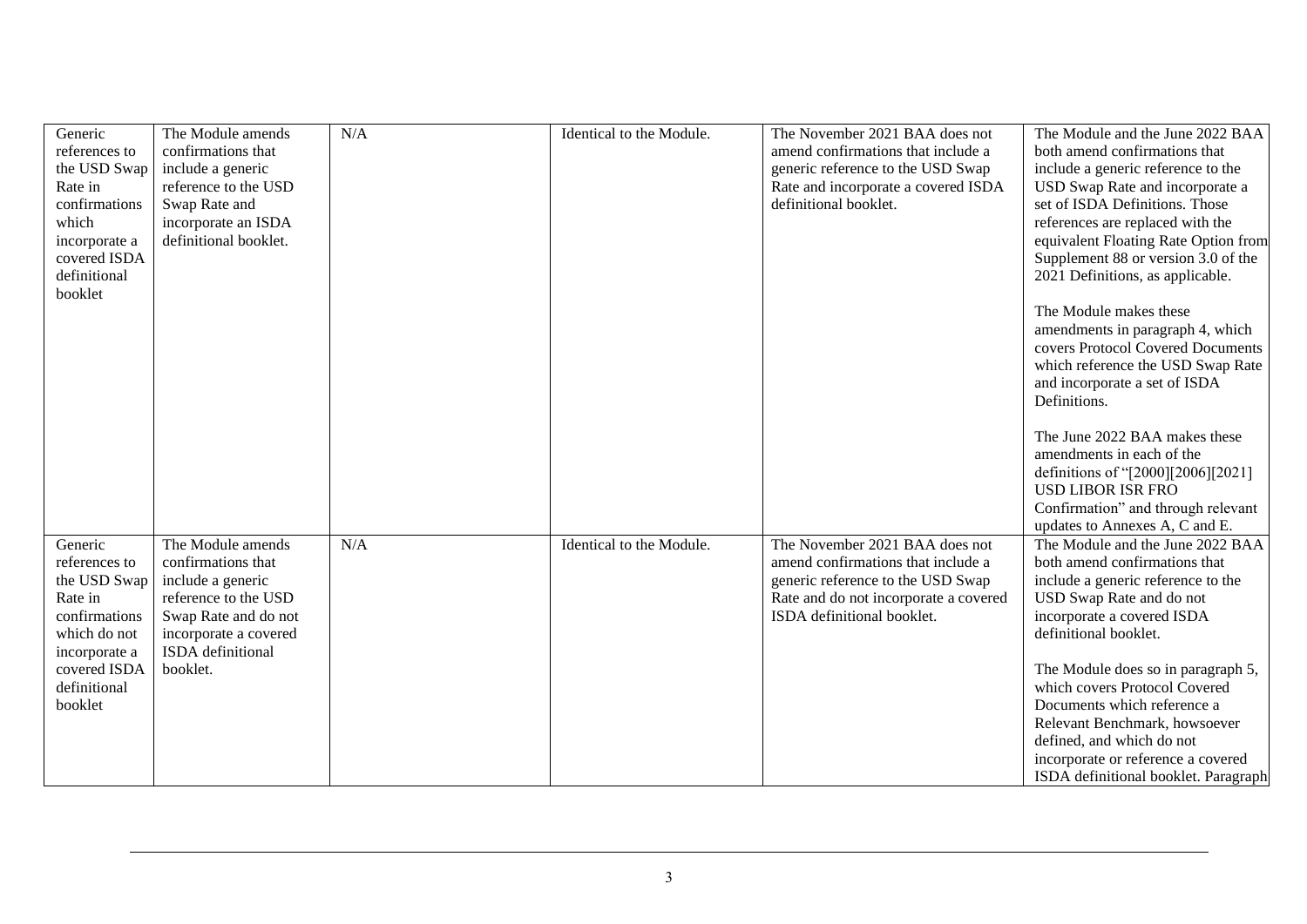|                                  |                                                                                                                                                                                                                                                                                                                 |                                                                                                     |                                                                                                                                                                                                                                                                   |                                                                                                                                                                                                                        | 5 provides that the reference to the<br>USD LIBOR Swap Rate is replaced<br>with the equivalent Floating Rate<br>Option from version 3.0 of the 2021<br>Definitions.<br>The June 2022 BAA does so by way<br>of including a concept of "Additional<br><b>USD LIBOR Swap Rate</b><br>Confirmation", which includes any<br>confirmation that references the USD<br>LIBOR Swap Rate but neither<br>incorporates a covered ISDA<br>definitional booklet nor refers to the<br>USD LIBOR Swap Rate 'as defined<br>in' a covered ISDA definitional<br>booklet. Annex G provides that, for |
|----------------------------------|-----------------------------------------------------------------------------------------------------------------------------------------------------------------------------------------------------------------------------------------------------------------------------------------------------------------|-----------------------------------------------------------------------------------------------------|-------------------------------------------------------------------------------------------------------------------------------------------------------------------------------------------------------------------------------------------------------------------|------------------------------------------------------------------------------------------------------------------------------------------------------------------------------------------------------------------------|----------------------------------------------------------------------------------------------------------------------------------------------------------------------------------------------------------------------------------------------------------------------------------------------------------------------------------------------------------------------------------------------------------------------------------------------------------------------------------------------------------------------------------------------------------------------------------|
|                                  |                                                                                                                                                                                                                                                                                                                 |                                                                                                     |                                                                                                                                                                                                                                                                   |                                                                                                                                                                                                                        | Additional USD LIBOR Swap Rate<br>Confirmations, the reference to the<br>USD LIBOR Swap Rate is replaced                                                                                                                                                                                                                                                                                                                                                                                                                                                                         |
|                                  |                                                                                                                                                                                                                                                                                                                 |                                                                                                     |                                                                                                                                                                                                                                                                   |                                                                                                                                                                                                                        | with the equivalent USD LIBOR ICE<br>Swap Rate Floating Rate Option                                                                                                                                                                                                                                                                                                                                                                                                                                                                                                              |
|                                  |                                                                                                                                                                                                                                                                                                                 |                                                                                                     |                                                                                                                                                                                                                                                                   |                                                                                                                                                                                                                        | from version $3.0$ of the $2021$<br>Definitions.                                                                                                                                                                                                                                                                                                                                                                                                                                                                                                                                 |
| Master<br>Agreements in<br>scope | The Module covers<br>confirmations entered<br>into under a Protocol<br><b>Covered Master</b><br>Agreement, which is<br>defined in the Protocol as<br>including ISDA Master<br>Agreements and<br><b>Additional Master</b><br>Agreements (which<br>encompass a list of non-<br><b>ISDA</b> Master<br>Agreements). | The November 2021 BAA<br>covers confirmations entered<br>into under ISDA Master<br>Agreements only. | The June 2022 BAA covers<br>confirmations entered into<br>under ISDA Master<br>Agreements and gives parties<br>the option to amend the<br>definition of "Relevant Master<br>Agreement" to capture<br>confirmations entered into<br>under other master agreements. | The November 2021 BAA only covers<br>confirmations entered into under ISDA<br>Master Agreements, whereas the<br>Module also covers confirmations<br>entered into under other specified non-<br>ISDA master agreements. | The Module covers confirmations<br>entered into under ISDA Master<br>Agreements and other specified non-<br>ISDA master agreements. The June<br>2022 BAA provides parties with the<br>option to expand the definition of<br>"Relevant Master Agreement" to<br>capture confirmations entered into<br>under other non-ISDA master<br>agreements as well as ISDA Master<br>Agreements.                                                                                                                                                                                              |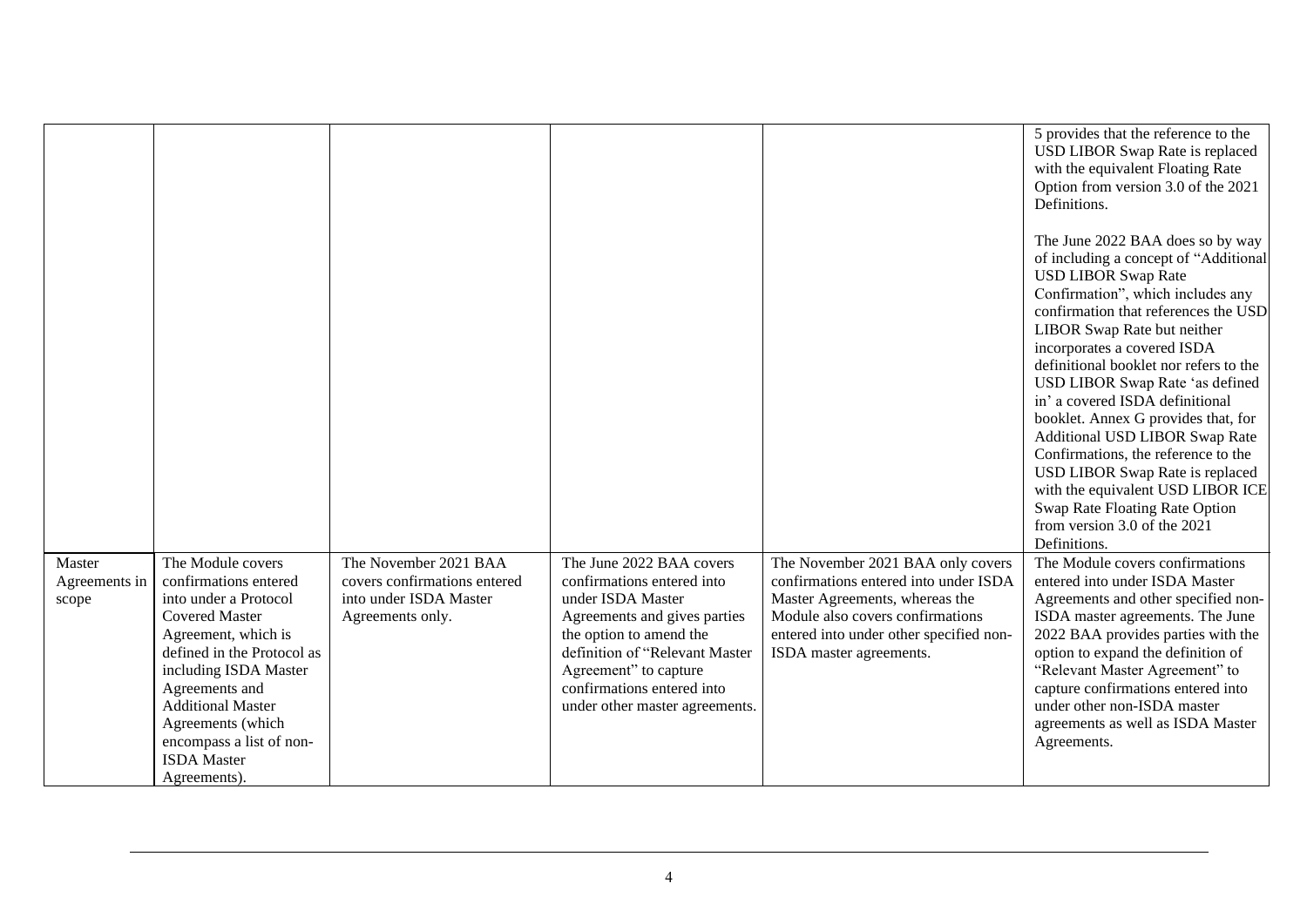|                                                         |                                                                                                                                                                                                                                                                                                 | Amendments to Amendment Covered Documents or Protocol Covered Documents (as applicable) that incorporate the 2006 Definitions                                                                                                                    |                                        |                                                                                                                                                                                                                                                                                                                                                                                                                                |                                                                          |
|---------------------------------------------------------|-------------------------------------------------------------------------------------------------------------------------------------------------------------------------------------------------------------------------------------------------------------------------------------------------|--------------------------------------------------------------------------------------------------------------------------------------------------------------------------------------------------------------------------------------------------|----------------------------------------|--------------------------------------------------------------------------------------------------------------------------------------------------------------------------------------------------------------------------------------------------------------------------------------------------------------------------------------------------------------------------------------------------------------------------------|--------------------------------------------------------------------------|
| DRM language<br>in Supplement<br>88                     | Clarifies that application<br>of this language to trades<br>incorporating<br>Supplement 70 also<br>captures trades applying<br>Supplement 70 as a<br>result of adherence to the<br><b>IBOR Fallbacks</b><br>Protocol.                                                                           | Application of the amendment to<br>the Supplement 70 DRM<br>language which is set out in<br>Supplement 88 is applied to all<br>transactions incorporating<br>Supplement 70.                                                                      | BAA.                                   | Identical to the November 2021   No substantive difference – purely<br>clarificatory change.                                                                                                                                                                                                                                                                                                                                   | Per the "Differences between<br>November 2021 BAA and Module"<br>column. |
| Settlement<br>Rate provision<br>and related<br>sections | Language amended<br>slightly to reflect that the<br>changes are made to the<br>relevant version of the<br>2006 ISDA Definitions<br>incorporated into each<br>Confirmation.                                                                                                                      | N/A                                                                                                                                                                                                                                              | Identical to the November 2021<br>BAA. | No substantive difference – purely<br>clarificatory change.                                                                                                                                                                                                                                                                                                                                                                    | Per the "Differences between<br>November 2021 BAA and Module"<br>column. |
|                                                         |                                                                                                                                                                                                                                                                                                 | Amendments to Amendment Covered Documents or Protocol Covered Documents (as applicable) that incorporate the 2021 Definitions                                                                                                                    |                                        |                                                                                                                                                                                                                                                                                                                                                                                                                                |                                                                          |
| Section 6.12.4                                          | S. 6.12.4 in each of<br>version 1.0 and 2.0 is<br>updated separately by re-<br>writing out in full that<br>section and including<br>reference to the USD-<br><b>LIBOR ICE Swap Rate</b><br>FROs, thus respecting<br>the difference between<br>s.6.12.4 and s.6.12.4 in<br>versions 1.0 and 2.0. | $S.6.12.4$ in version 1.0 or version<br>2.0 is deleted and replaced by<br>s.6.12.4 in version 3.0.                                                                                                                                               | Identical to the Module.               | The difference is that under the<br>November 2021 BAA, version 1.0<br>trades include the version 3.0 s.6.12.4<br>which includes (for the purposes of<br>version 1.0) an obsolete reference to<br>the GBP LIBOR ICE Swap Rate. The<br>Module writes out in full the section<br>for version 1.0 without including that<br>obsolete reference to the GBP LIBOR<br>ICE Swap Rate. There is, however, no<br>substantive difference. | No differences between the June<br>2022 BAA and the Module.              |
| Section 17.3.1                                          | The Module inserts into<br>version 2.0 a new<br>$17.3.1(ii)$ identical to the<br>one inserted into the<br>November 2021 BAA<br>(setting out the<br>consequences of an A/B<br>Event in respect of the                                                                                            | The November 2021 BAA<br>replaces in its entirety Section<br>$17.3.1(ii)$ of version 2.0 with a<br>new Section 17.3.1(ii)<br>addressing the consequences of<br>an Administrator/Benchmark<br>Event in respect of the USD<br>LIBOR ICE Swap Rate. | Identical to the Module.               | The Module takes a slightly more<br>nuanced approach than the November<br>2021 BAA to achieve the same<br>outcome for removing the existing<br>permanent cessation fallback of<br>'Reference Banks' for the USD<br>LIBOR ICE Swap Rate. The<br>November 2021 BAA inserts language                                                                                                                                              | No differences between the June<br>2022 BAA and the Module.              |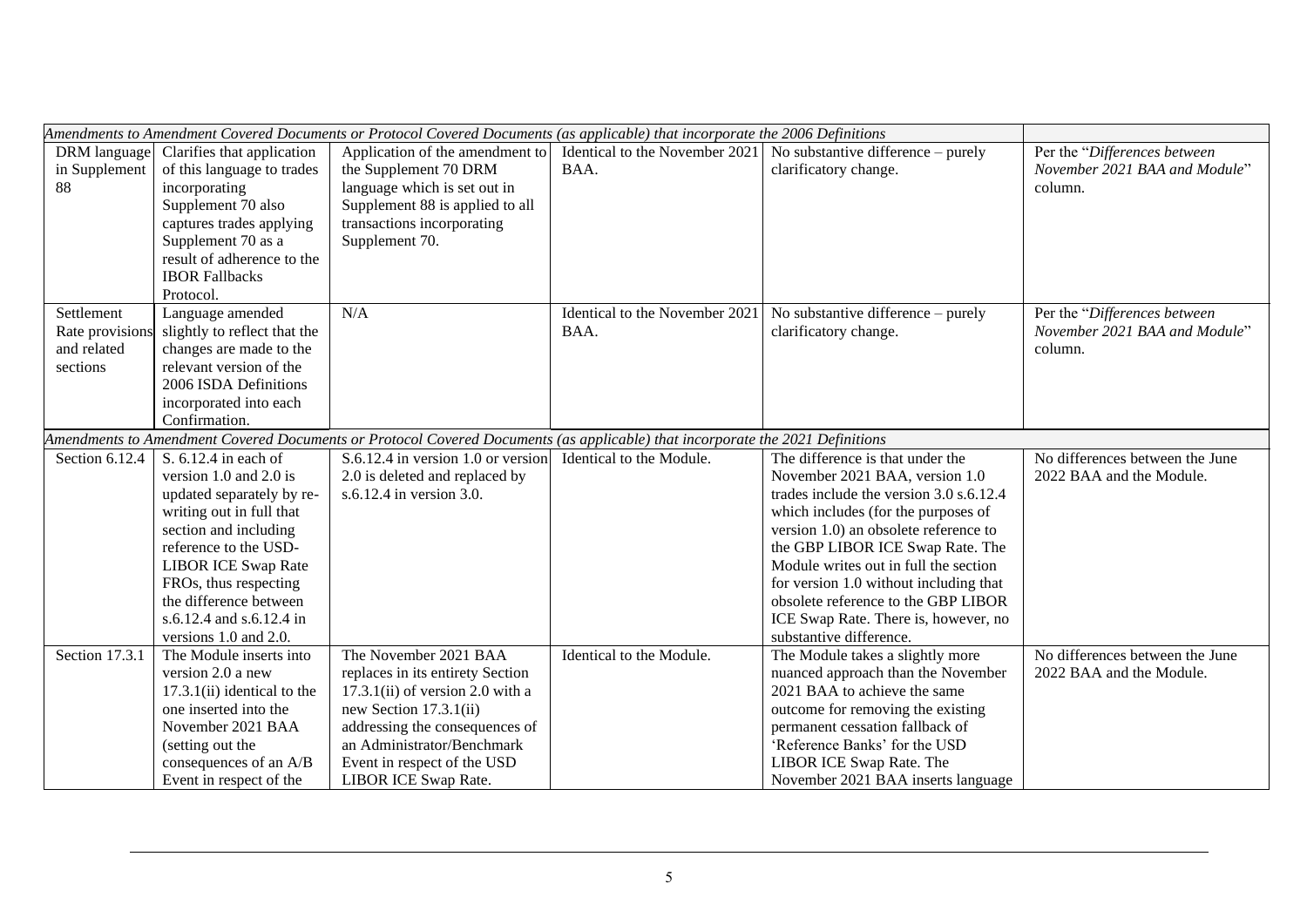|                      | <b>USD LIBOR ICE Swap</b><br>Rate) but also preserves<br>the existing $17.3.1(ii)$<br>(renumbered as<br>$17.3.1(iii)$ ) and edits this<br>to remove reference to<br><b>USD LIBOR ICE Swap</b><br>Rate.                                                                                    |                                                                                                                                                                                                                                                                                                                                                                                                                                                                       |                          | only addressing the consequences of<br>an A/B Event for USD LIBOR ICE<br>Swap Rate; the Module preserves<br>existing language addressing<br>consequences of an A/B Event or<br>Permanent Cessation for Yen LIBOR<br>transactions as well. There is no<br>substantive difference as a result of<br>this given that changes are only made<br>to transactions referencing the USD<br><b>LIBOR ICE Swap Rate.</b>                                                     |                                                             |
|----------------------|-------------------------------------------------------------------------------------------------------------------------------------------------------------------------------------------------------------------------------------------------------------------------------------------|-----------------------------------------------------------------------------------------------------------------------------------------------------------------------------------------------------------------------------------------------------------------------------------------------------------------------------------------------------------------------------------------------------------------------------------------------------------------------|--------------------------|-------------------------------------------------------------------------------------------------------------------------------------------------------------------------------------------------------------------------------------------------------------------------------------------------------------------------------------------------------------------------------------------------------------------------------------------------------------------|-------------------------------------------------------------|
| Section 17.3.4       | Updates the existing<br>section on 'Permanent<br><b>Cessation Fallback</b><br>Provisions in respect of<br>the Settlement Rate for<br><b>LIBOR ICE Swap Rate</b><br>Transactions' in version<br>2.0 to include the<br>permanent cessation<br>fallbacks for the USD<br>LIBOR ICE Swap Rate. | Inserts into version 2.0 a new<br>section on 'Permanent Cessation<br>Fallback Provisions in respect of<br>the Settlement Rate for LIBOR<br>ICE Swap Rate Transactions'<br>that sets out the permanent<br>cessation fallbacks for the USD<br>LIBOR ICE Swap Rate. This<br>section replaces the existing<br>section in version 2.0 headed<br>'Permanent Cessation Fallback<br>Provisions in respect of the<br>Settlement Rate for LIBOR ICE<br>Swap Rate Transactions'. | Identical to the Module. | The Module takes a more nuanced<br>approach to including the permanent<br>cessation fallbacks for the USD<br>LIBOR ICE Swap Rate in respect of<br>version 2.0, amending the existing<br>paragraph that sets out the permanent<br>fallbacks for the GBP LIBOR ICE<br>Swap Rate rather than introducing a<br>new paragraph addressing only the<br>permanent cessation fallbacks for USD<br><b>LIBOR ICE Swap Rate.</b>                                              | No differences between the June<br>2022 BAA and the Module. |
| Settlement<br>Matrix | Version 1.0 is updated to<br>version 3.0 of the<br>Settlement Matrix.                                                                                                                                                                                                                     | Version 1.0 is updated to version<br>2.0 of the Settlement Matrix.                                                                                                                                                                                                                                                                                                                                                                                                    | Identical to the Module. | No substantive difference. The change<br>did not relate to the USD LIBOR ICE<br>Swap Rate fallbacks but to the change<br>from 'IBA Rate' to 'ICE Swap Rate'<br>which was made in version 2.0 of the<br>Settlement Matrix (and so<br>consequently also appears in version<br>3.0 of the Settlement Matrix). Version<br>3.0 also added the words "(USD<br>LIBOR)" after ICE Swap Rate for<br>clarification but this makes no<br>substantive difference as 'ICE Swap | No differences between the June<br>2022 BAA and the Module. |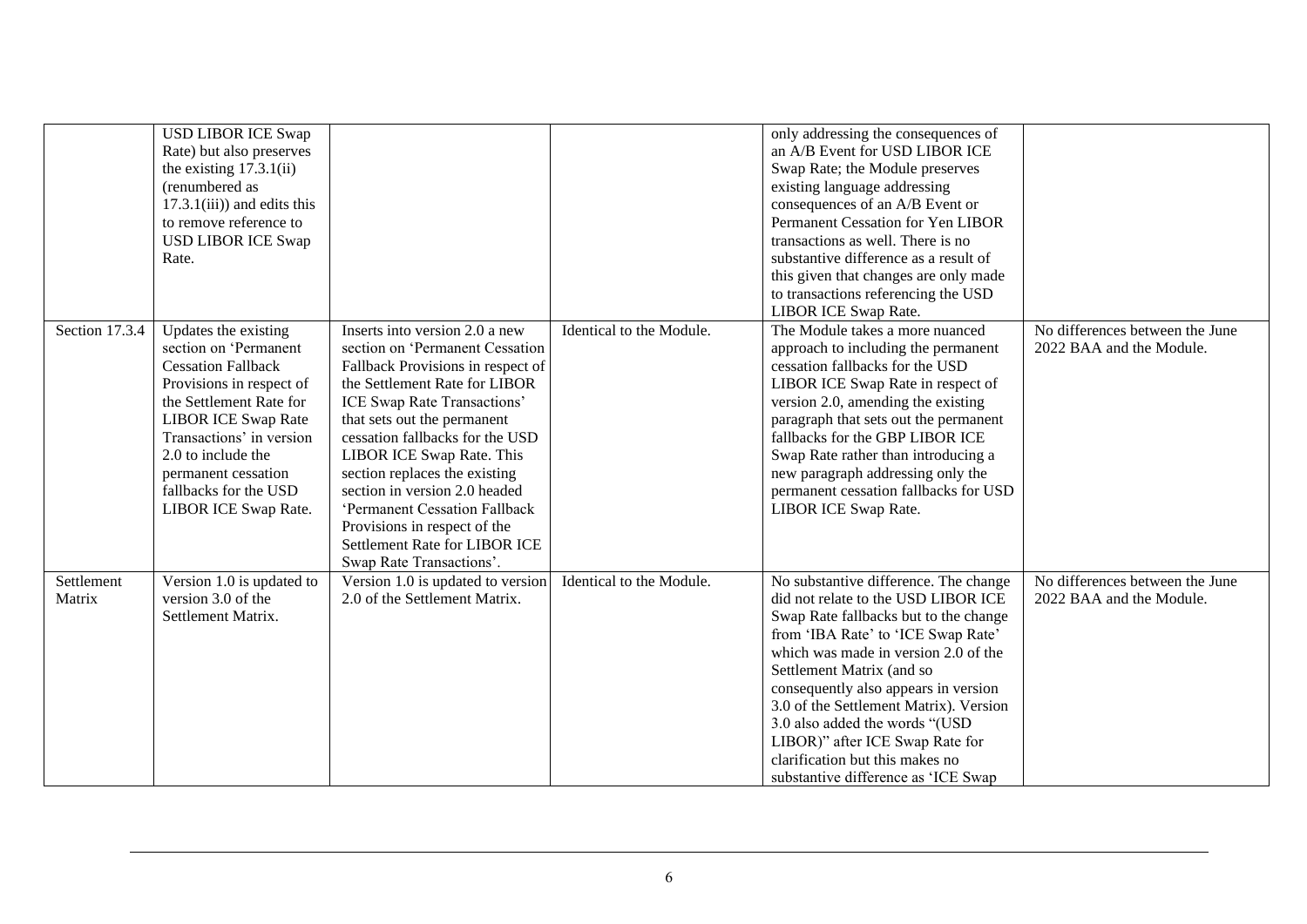|                                      |                                                                                                                                                                                                                                                                                                                                                                                                                                                                                                                                                                                                                                                                                                                                                                                                                              |                                                                                                                                                                                                                                                                                                                                                                                                                  | Rate' is defined in the Definitions by                                                                                                                                                                                                                                                                                                                                                                                                                                              |                                                                          |
|--------------------------------------|------------------------------------------------------------------------------------------------------------------------------------------------------------------------------------------------------------------------------------------------------------------------------------------------------------------------------------------------------------------------------------------------------------------------------------------------------------------------------------------------------------------------------------------------------------------------------------------------------------------------------------------------------------------------------------------------------------------------------------------------------------------------------------------------------------------------------|------------------------------------------------------------------------------------------------------------------------------------------------------------------------------------------------------------------------------------------------------------------------------------------------------------------------------------------------------------------------------------------------------------------|-------------------------------------------------------------------------------------------------------------------------------------------------------------------------------------------------------------------------------------------------------------------------------------------------------------------------------------------------------------------------------------------------------------------------------------------------------------------------------------|--------------------------------------------------------------------------|
|                                      |                                                                                                                                                                                                                                                                                                                                                                                                                                                                                                                                                                                                                                                                                                                                                                                                                              |                                                                                                                                                                                                                                                                                                                                                                                                                  | reference to the relevant Floating Rate<br>Option.                                                                                                                                                                                                                                                                                                                                                                                                                                  |                                                                          |
|                                      |                                                                                                                                                                                                                                                                                                                                                                                                                                                                                                                                                                                                                                                                                                                                                                                                                              |                                                                                                                                                                                                                                                                                                                                                                                                                  |                                                                                                                                                                                                                                                                                                                                                                                                                                                                                     |                                                                          |
| <b>Novations</b><br><b>Novations</b> | If a Transaction that is<br>documented pursuant to<br>an in-scope confirmation<br>(i.e. a confirmation that<br>would be a Protocol<br><b>Covered Document</b><br>pursuant to the Module<br>but for the fact that it is<br>not entered into between<br>two Adhering Parties) is<br>novated such that it<br>becomes a Transaction<br>between two Adhering<br>Parties (i.e. the<br>remaining party and the<br>transferee are Adhering<br>Parties) and the novation<br>date is after the<br>Implementation Date for<br>those Adhering Parties, it<br>will not include the<br>amendments<br>contemplated in the<br>Module, unless specific<br>language is included in<br>the novation agreement<br>to incorporate the<br>amendments<br>contemplated by the<br>Module and the Protocol<br>in that Transaction.<br>If a Transaction | The November 2021 BAA amends Identical to the November 2021<br>all 'Novated Transactions' that are BAA.<br>Amendment Covered Documents.<br>Accordingly, all in-scope<br>Transactions entered into by the<br>parties to the November 2021<br>BAA pursuant to a novation<br>(whether the novation date was<br>before or after the date that the<br>parties entered into the November<br>2021 BAA) will be amended. | The November 2021 BAA amends all<br>Novated Transactions, whether the<br>novation date was before or after the<br>date that the parties entered into the<br>November 2021 BAA. In contrast, if a<br>Transaction does not include the<br>amendments contemplated by the<br>Module and that Transaction is later<br>novated such that the remaining party<br>and the transferee are each an<br>Adhering Party, the Module<br>amendments will not apply to the<br>novated Transaction. | Per the "Differences between<br>November 2021 BAA and Module"<br>column. |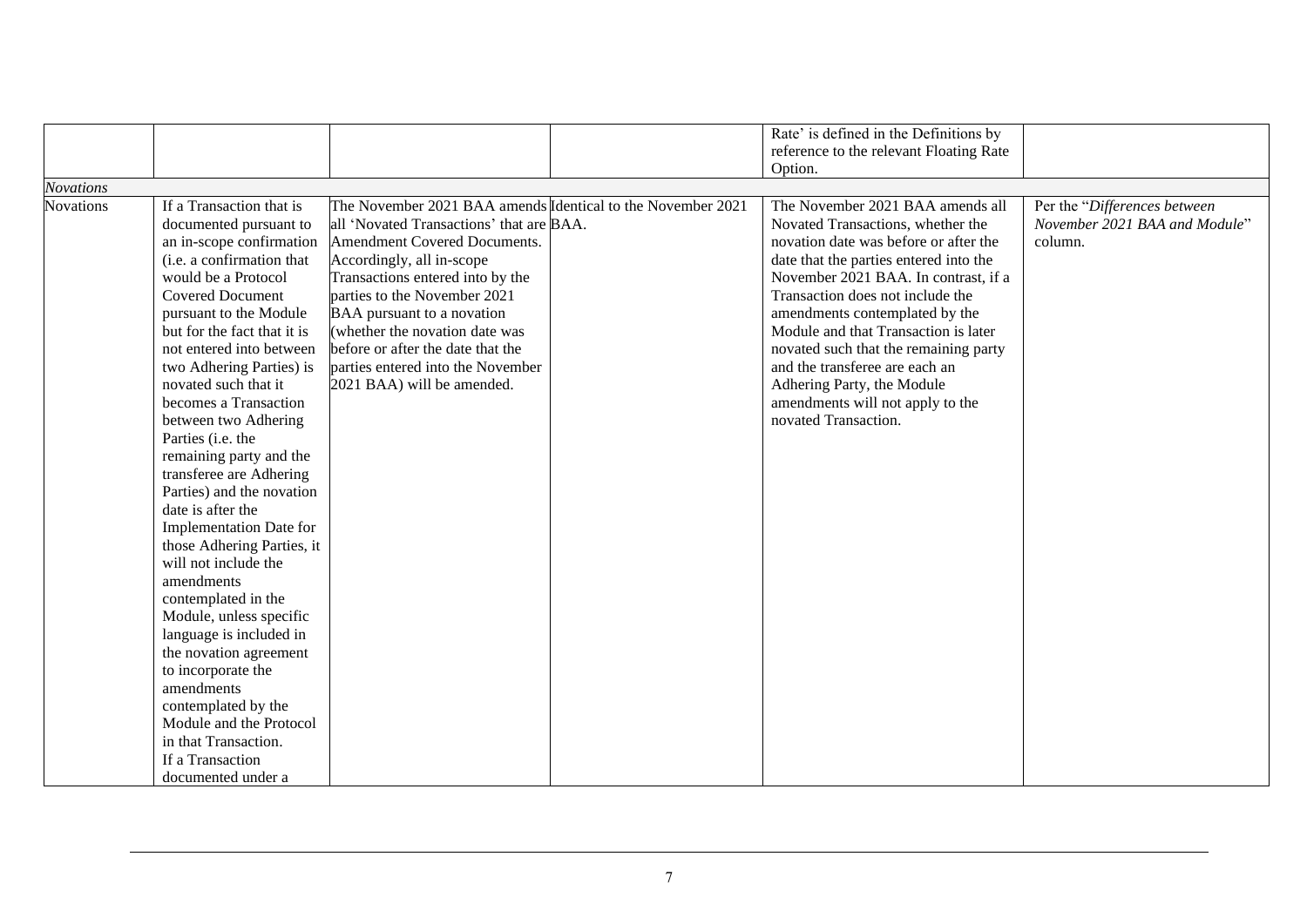|  | Protocol Covered<br>Document that has been<br>amended by the terms of<br>the Module (e.g. by<br>virtue of being entered<br>into between two<br>Adhering Parties prior to<br>the Implementation Date<br>for those Adhering<br>Parties) is later novated,<br>it will continue to<br>include the amendments<br>contemplated in the<br>Module irrespective of<br>whether the transferee is<br>an Adhering Party or not. |                                                                   |      |                                                                                  |                                                               |
|--|---------------------------------------------------------------------------------------------------------------------------------------------------------------------------------------------------------------------------------------------------------------------------------------------------------------------------------------------------------------------------------------------------------------------|-------------------------------------------------------------------|------|----------------------------------------------------------------------------------|---------------------------------------------------------------|
|  | "References in this                                                                                                                                                                                                                                                                                                                                                                                                 | "Capitalized terms used and not<br>otherwise defined herein shall | BAA. | definitional booklets can be used in the                                         | Per the "Differences between<br>November 2021 BAA and Module" |
|  |                                                                                                                                                                                                                                                                                                                                                                                                                     |                                                                   |      |                                                                                  |                                                               |
|  | Protocol and a                                                                                                                                                                                                                                                                                                                                                                                                      | have the meanings given to them                                   |      | November 2021 BAA whereas they                                                   | column.                                                       |
|  | <b>Benchmark Module to</b>                                                                                                                                                                                                                                                                                                                                                                                          | in the relevant Amendment                                         |      | cannot be used in the Module without                                             |                                                               |
|  | the following terms shall                                                                                                                                                                                                                                                                                                                                                                                           | Covered Document (including                                       |      | providing additional wording such as                                             |                                                               |
|  | have the meanings set<br>out below. In the event                                                                                                                                                                                                                                                                                                                                                                    | any definitions published by                                      |      | "as defined in the 2021 Definitions"<br>after the reference to the defined term. |                                                               |
|  | of any inconsistency                                                                                                                                                                                                                                                                                                                                                                                                | ISDA and (i) incorporated in<br>such Amendment Covered            |      |                                                                                  |                                                               |
|  | between the meanings set                                                                                                                                                                                                                                                                                                                                                                                            | Document or (ii) incorporated in                                  |      |                                                                                  |                                                               |
|  | out below and the                                                                                                                                                                                                                                                                                                                                                                                                   | a Relevant Master Agreement                                       |      |                                                                                  |                                                               |
|  | meanings given to these                                                                                                                                                                                                                                                                                                                                                                                             | which such Amendment Covered                                      |      |                                                                                  |                                                               |
|  | terms in a Benchmark                                                                                                                                                                                                                                                                                                                                                                                                | Document supplements, forms                                       |      |                                                                                  |                                                               |
|  | Module, the meaning set                                                                                                                                                                                                                                                                                                                                                                                             | part of and is subject to)"                                       |      |                                                                                  |                                                               |
|  | out in a Benchmark                                                                                                                                                                                                                                                                                                                                                                                                  |                                                                   |      |                                                                                  |                                                               |
|  | Module shall prevail for                                                                                                                                                                                                                                                                                                                                                                                            |                                                                   |      |                                                                                  |                                                               |
|  | the purposes of that                                                                                                                                                                                                                                                                                                                                                                                                |                                                                   |      |                                                                                  |                                                               |
|  | <b>Benchmark Module</b>                                                                                                                                                                                                                                                                                                                                                                                             |                                                                   |      |                                                                                  |                                                               |
|  | only."                                                                                                                                                                                                                                                                                                                                                                                                              |                                                                   |      |                                                                                  |                                                               |
|  |                                                                                                                                                                                                                                                                                                                                                                                                                     |                                                                   |      |                                                                                  |                                                               |